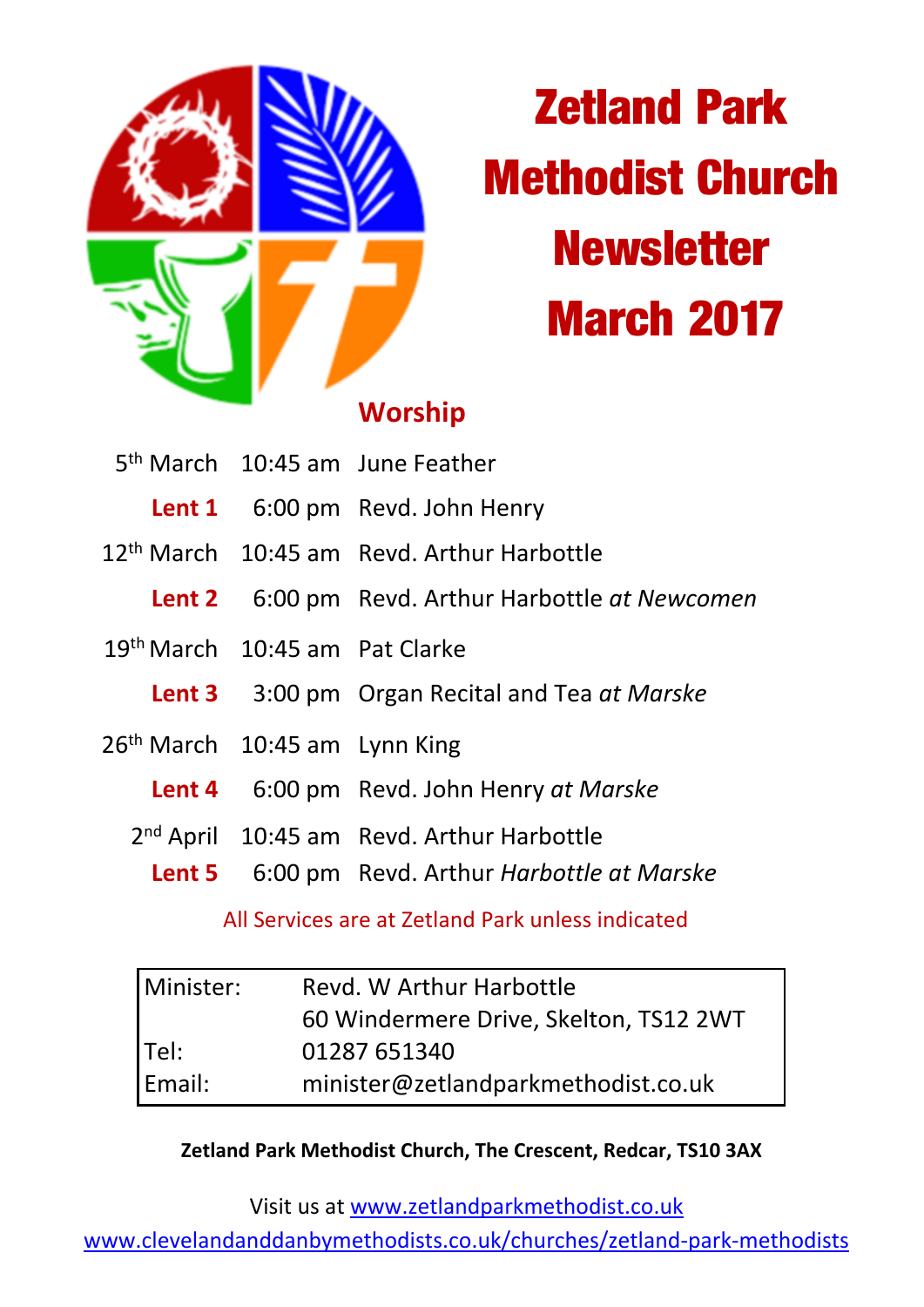## **The Harrison Singers and Band**

**Present** 









**Zetland Park Methodist Church** Redcar

**Friday 31st March 2017** At 7:30 pm

**Tickets £5 Including Refreshments** 

(On the door)

## **Section Easter Services**

|                       | Maundy Thursday 7:00 pm Communion at Marske          |  |
|-----------------------|------------------------------------------------------|--|
| Good Friday           | 9:30 am worship at Zetland Park followed by coffee   |  |
|                       | and Hot Cross buns.                                  |  |
|                       | 11:00 am at Marske. Act of witness and walk from St. |  |
|                       | Mark's.                                              |  |
|                       | 2:00pm At Newcomen. Hour at the cross.               |  |
| <b>Easter Morning</b> | 8:30 am worship at Zetland Park followed by tea and  |  |
|                       | toast.                                               |  |

**Power Praise** is an hour of worship in mainly contemporary song in a cafe style setting, held on the 2nd Tuesday of each month.

Starting at 7.00pm at Marske Methodist Church. Tuesday's

> 14th March, 11<sup>th</sup> April, 9<sup>th</sup> May

Drinks will be served before we start. All are welcome.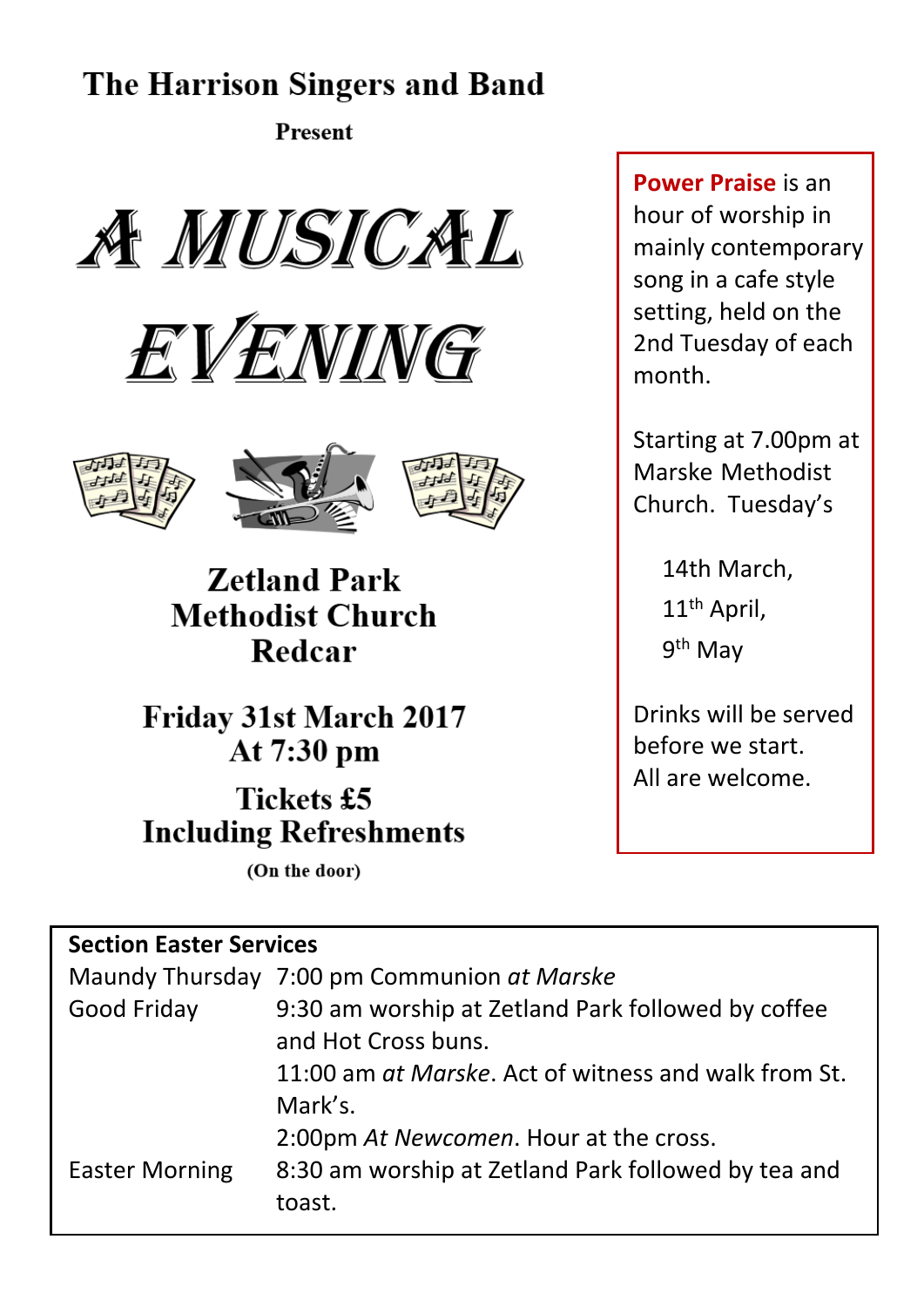## **Prayer Together**

(Sectional Prayer meeting)

Tuesday 25<sup>th</sup> April at 7 pm at Zetland Park

An hour of prayer for the Redcar & Marske Section.

## **FRIDAY @ TEN**

The next meetings will be at 10am on Friday:

24th March

Come and join us and enjoy a cuppa!

See Lynn King for further information.



**Fellowship** meets on Wednesday in the hall at 7:30 pm.

The **Community Lunch Club** eats on Tuesday in the hall at 12:30 pm. **New volunteers for the kitchen or driving are needed urgently.**